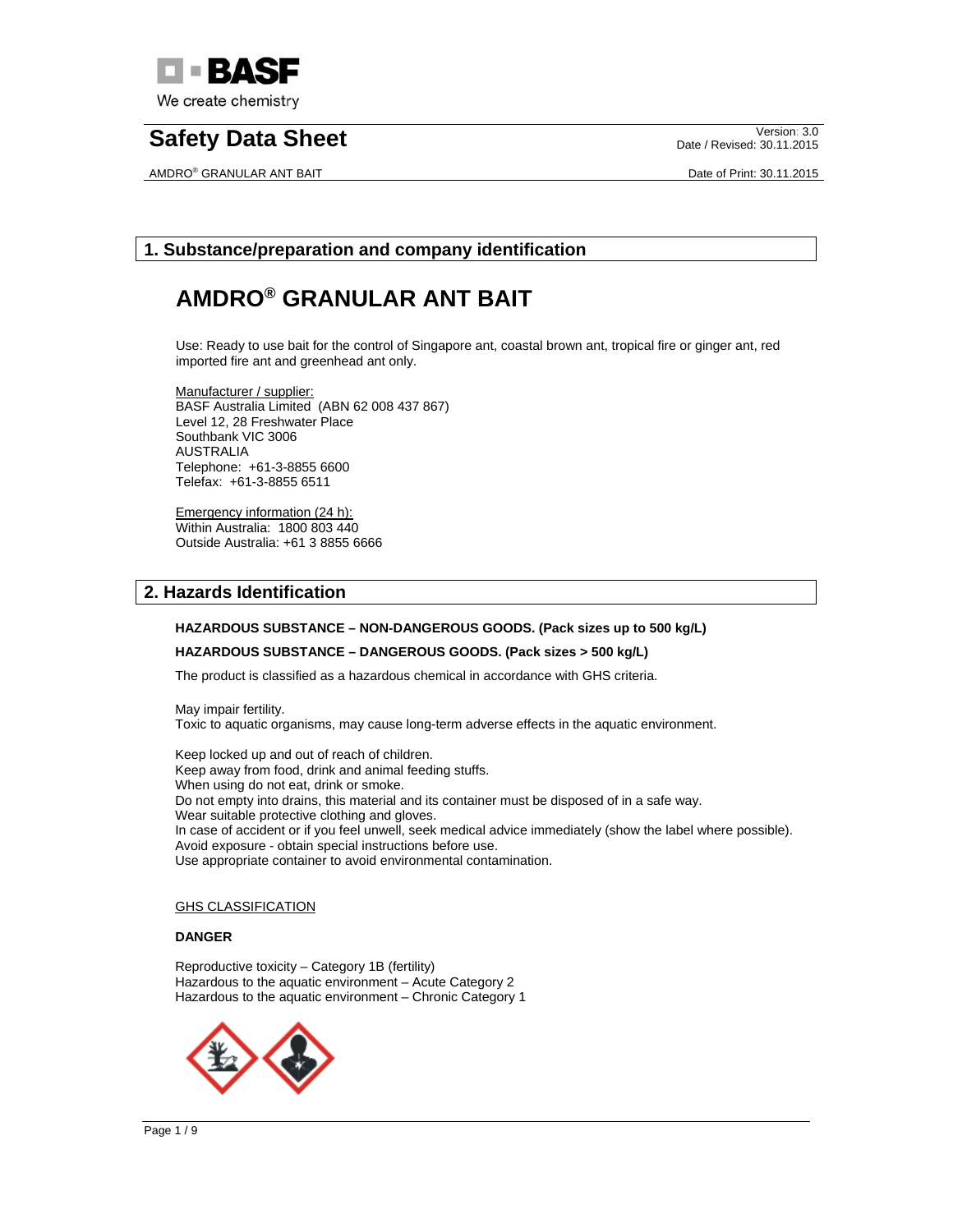

AMDRO® GRANULAR ANT BAIT **Date of Print: 30.11.2015** 

Date / Revised: 30.11.2015

Hazard statements

May damage fertility. Toxic to aquatic life. Very toxic to aquatic life with long lasting effects.

**Precautionary statements (Prevention)** 

Obtain special instructions before use. Use personal protective equipment as required.

Precautionary statements (Response)

IF exposed or concerned: Get medical advice / attention. Collect spillage.

Precautionary statements (Disposal)

Dispose of contents/container to hazardous or special waste collection point.

## **3. Composition/Information on Ingredients**

#### **Chemical nature**

Insecticide (ant) bait

#### **Hazardous ingredients**

Hydramethylnon

 Content (W/W): 0.73 % CAS Number: 67485-29-4 Acute Toxicity (inhalation, dust) – Category 4 Acute Toxicity (oral) – Category 4 Eye Damage / Irritation – Category 2A Reproductive (fertility) – Category 1B STOT (repeated exposure) – Category 1 Aquatic Acute – Category 1 Aquatic Chronic – Category 1

## **4. First-Aid Measures**

#### **General advice**

First aid personnel should pay attention to their own safety. If poisoning occurs, contact a doctor or Poisons Information Centre. Phone 13 11 26. Avoid contact with the skin, eyes and clothing. Immediately remove contaminated clothing.

#### **If inhaled**

Keep patient calm, remove to fresh air. Seek medical attention.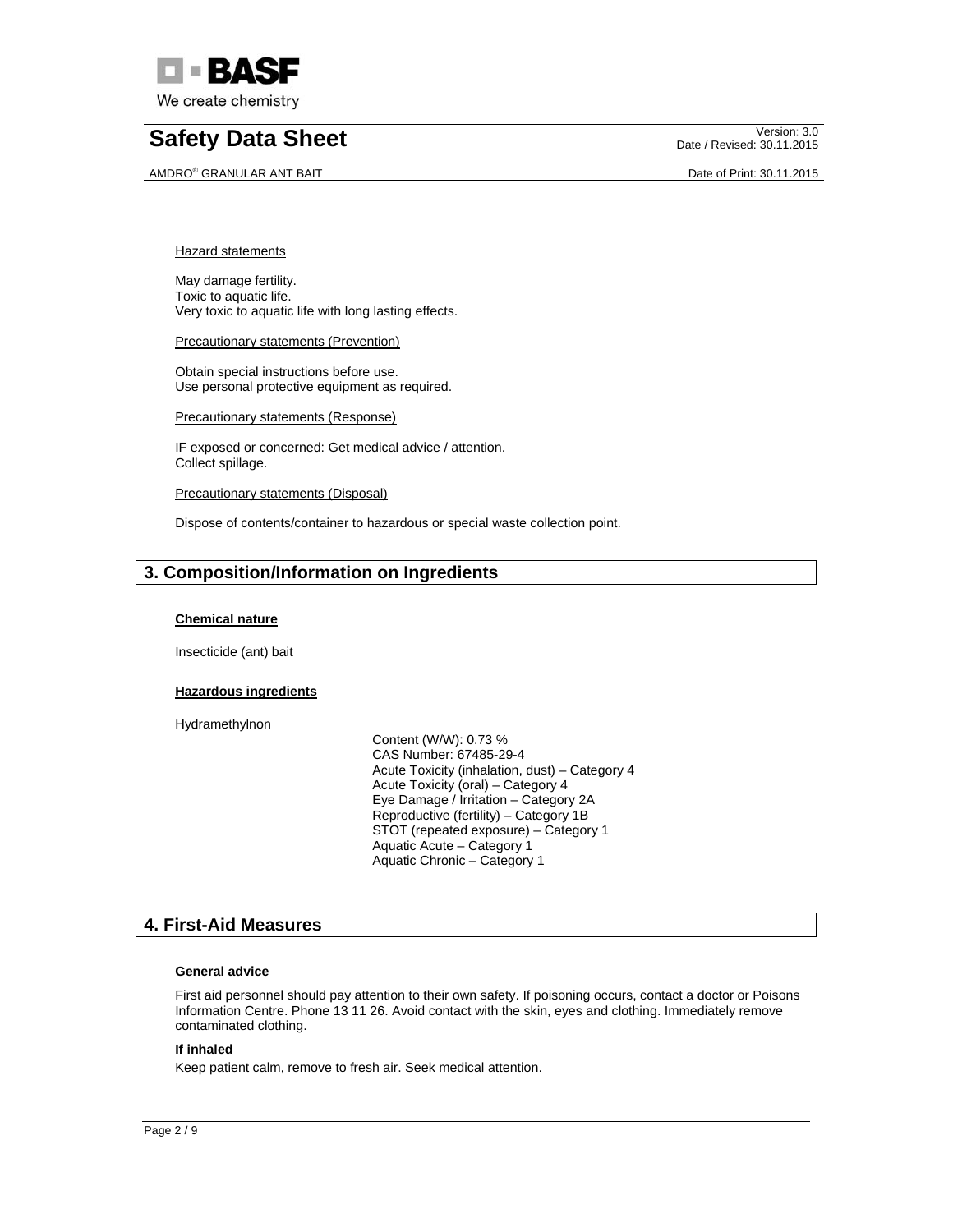

AMDRO® GRANULAR ANT BAIT DATE OF PRINTING AND A SAME OF PRINCIPAL AND DATE OF PRINT: 30.11.2015

Date / Revised: 30.11.2015

### **On skin contact**

Immediately wash thoroughly with soap and water. Seek medical attention.

#### **On contact with eyes**

Wash affected eyes for at least 15 minutes under running water with eyelids held open.

#### **On ingestion**

Rinse mouth immediately and then drink plenty of water. Seek medical attention.

#### **Note to physician**

Symptoms: No significant reaction of the human body to the product known. Treatment: Symptomatic treatment (decontamination, vital functions). No known specific antidote.

## **5. Fire-Fighting Measures**

#### **Suitable extinguishing media**

Dry powder, foam or water spray. Do not use water jets or carbon dioxide.

#### **Specific hazards**

The following substances can be released in a fire: carbon monoxide, carbon dioxide, hydrogen fluoride and nitrogen oxides.

#### **Special protective equipment**

Wear self-contained breathing apparatus and chemical protective clothing.

#### **Further information**

In case of fire and/or explosion do not breathe fumes. Keep containers cool by spraying with water if exposed to fire. Collect contaminated extinguishing water separately and do not allow to reach sewage or effluent systems. Dispose of fire debris and contaminated extinguishing water in accordance with official regulations.

## **6. Accidental Release Measures**

#### **Personal precautions**

Use personal protective clothing. Avoid contact with the skin, eyes and clothing. Avoid dust formation.

#### **Environmental precautions**

Do not discharge into the subsoil/soil. Do not discharge into drains/surface waters/groundwater.

#### **Methods for cleaning-up or taking-up**

Contain and sweep up spills with dust binding material. The product may be attractive to animals. If product is spilt, collect or spread granules to discourage eating. Avoid raising dust. Collect waste in suitable containers, which can be labelled and sealed. Clean contaminated floors and objects thoroughly with water and detergents, observing environmental regulations. Dispose of absorbed material in accordance with regulations.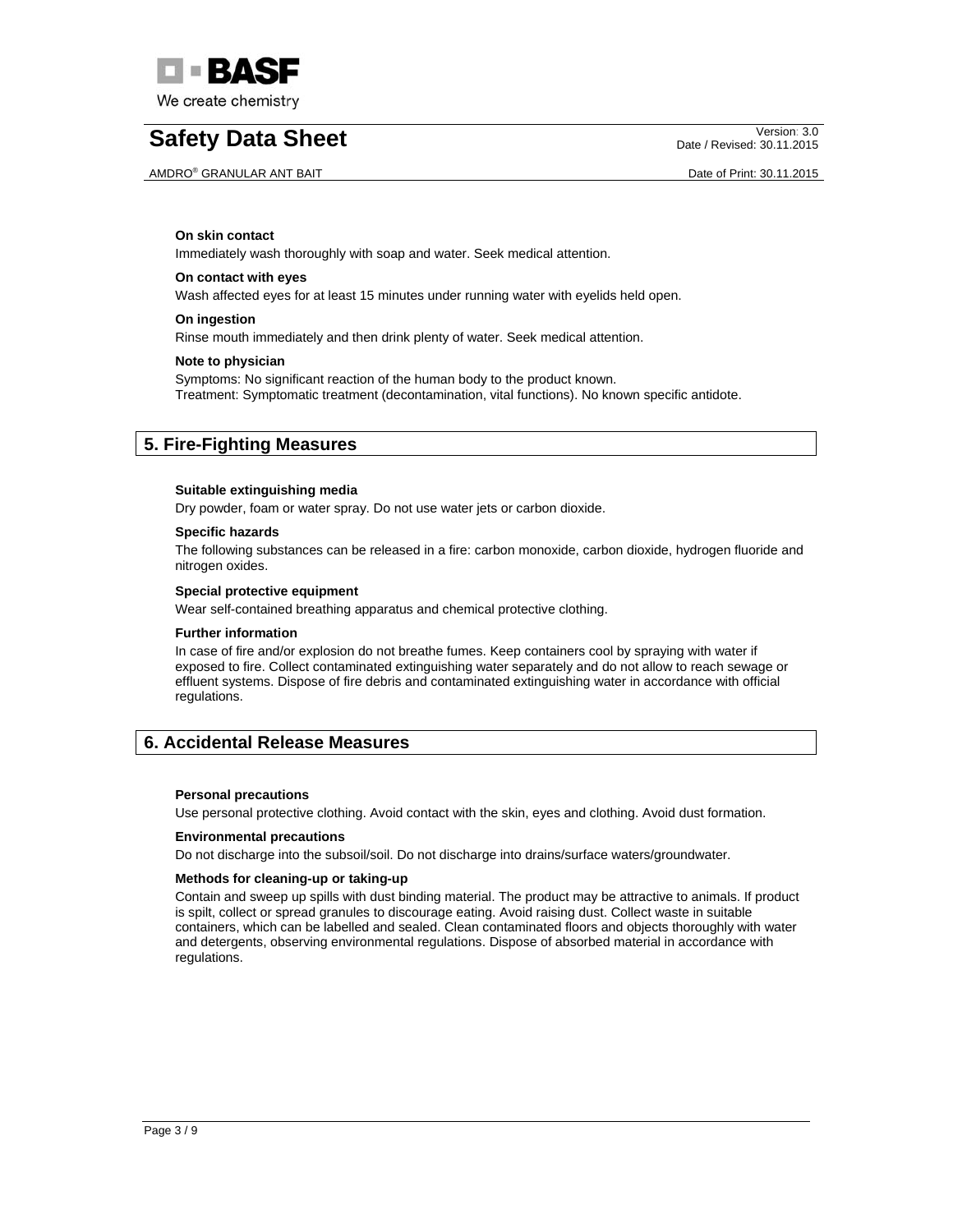

AMDRO® GRANULAR ANT BAIT **Date of Print: 30.11.2015** 

Date / Revised: 30.11.2015

# **7. Handling and Storage**

### **Handling**

No special measures necessary if stored and handled correctly. Ensure thorough ventilation of stores and work areas. When using, do not eat, drink or smoke. Avoid contact with eyes. Hands and/or face should be washed before breaks and at the end of the shift. Remove contaminated clothing and protective equipment before entering eating areas. Do not use in areas accessible to children.

## **Protection against fire and explosion**

Avoid dust formation. Dust can form an explosive mixture with air. Prevent electrostatic charge. Sources of ignition should be kept well clear. Fire extinguishers should be kept handy.

#### **Storage**

Store in a cool, dark, secure place away from children, animals, food and fodder. Keep container tightly closed after use. The product is an oil bait and prolonged exposure to air will turn the oil rancid and may reduce attractiveness. Protect against moisture. Keep away from heat. Protect from direct sunlight. Keep container dry. Protect from temperatures above 40°C.

# **8. Exposure Controls and Personal Protection**

#### **Exposure limit values**

No workplace exposure standard is applicable for this product.

**Respiratory protection** 

Not required.

#### **Hand protection**

If dispensing by hand, wear rubber gloves.

**Eye protection** 

Not required.

#### **Body protection**

Not required.

#### **General safety and hygiene measures**

Handle in accordance with good industrial hygiene and safety practice. Wearing of closed work clothing (e.g. cotton overalls) is recommended. Store work clothing separately. Keep away from food, drink and animal fodder. Wash hands after use. After each day's use wash gloves and contaminated clothing.

## **9. Physical and Chemical Properties**

| Form:                                  | powder                                                    |
|----------------------------------------|-----------------------------------------------------------|
| Colour:                                | tan                                                       |
| Odour:                                 | mild (vegetable oils)                                     |
| pH value:                              | approx. 6 - 8 (20°C)                                      |
| Boiling point:                         | not applicable                                            |
| Melting range:                         | > 170°C (decomposition)                                   |
| Flash point:<br>Lower explosion limit: | not applicable as the product is a solid<br>not available |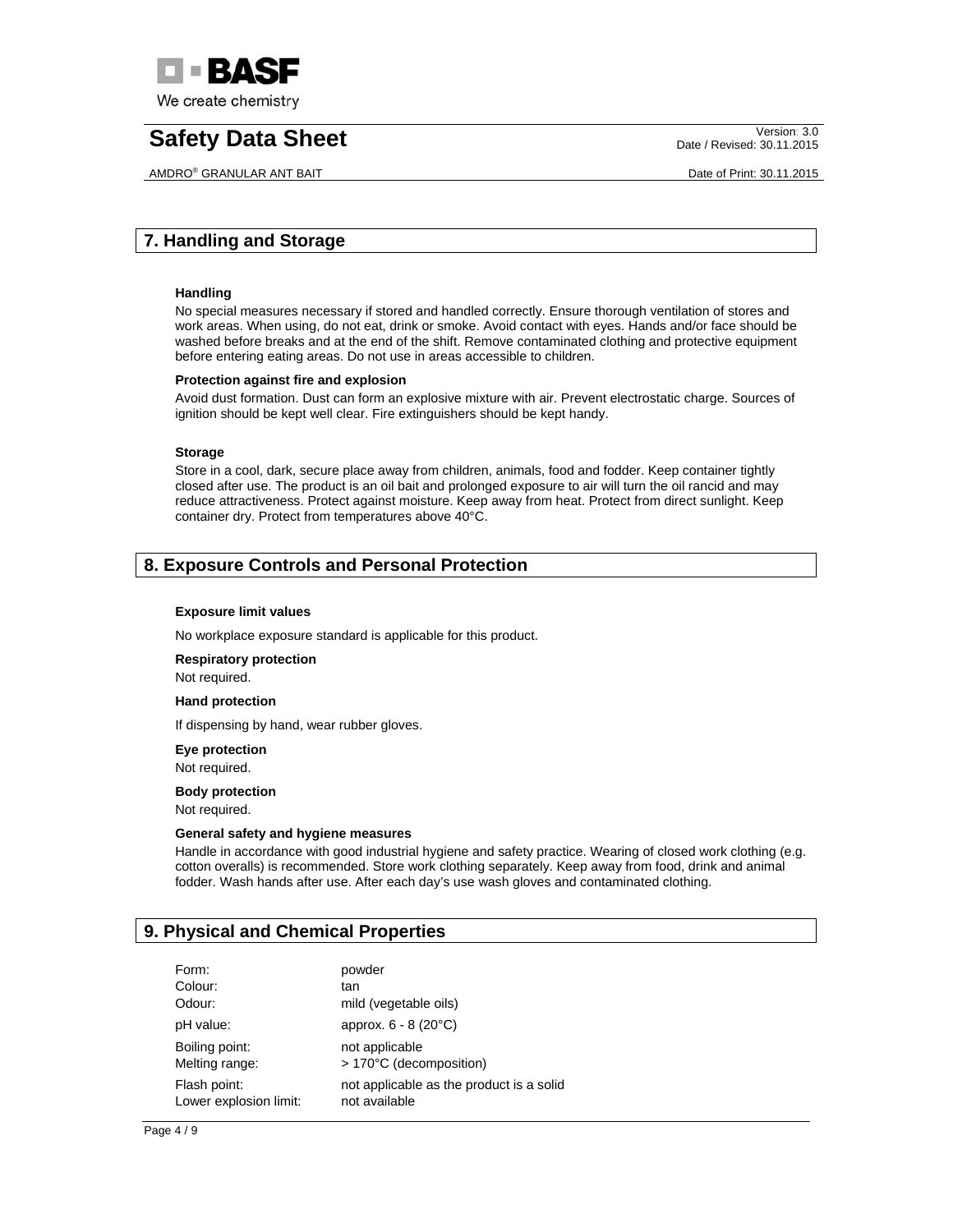

AMDRO® GRANULAR ANT BAIT **Date of Print: 30.11.2015** 

Date / Revised: 30.11.2015

| Upper explosion limit:<br>Explosion hazard:<br>Self ignition:                              | not available<br>not explosive<br>approx. 404°C (based on main<br>components) |
|--------------------------------------------------------------------------------------------|-------------------------------------------------------------------------------|
| Vapour pressure:                                                                           | not applicable                                                                |
| Bulk density:                                                                              | approx. 240 - 384 kg/m3                                                       |
| Solubility in water:<br>Solubility:<br>Partitioning coefficient n-octanol/water (log Pow): | dispersible<br>not available for other media<br>not applicable                |
| Viscosity                                                                                  | not applicable as the product is a solid                                      |
| Evaporation rate:                                                                          | not applicable                                                                |

# **10. Stability and Reactivity**

#### **Conditions to avoid**

Protect against moisture. Keep away from heat. Protect from direct sunlight.

#### **Thermal decomposition**

No decomposition if stored and handled as per the directions on the label.

### **Materials to avoid**

Strong acids, strong bases and strong oxidizing agents.

### **Hazardous reactions**

No hazardous reactions when stored and handled according to instructions.

#### **Hazardous decomposition products**

No hazardous decomposition product when stored and handled according to instructions.

## **11. Toxicological Information**

#### **Acute toxicity**

Assessment of acute toxicity: Virtually non-toxic by inhalation. Virtually non-toxic after a single skin contact. Virtually non-toxic after a single ingestion.

Experimental/calculated data: LD50 rat (oral): > 5000 mg/kg LD50 rat (dermal): > 5000 mg/kg LC50 rat (by inhalation)  $>$  5 mg/l/4 h

#### **Irritation**

Assessment of irritating effects: Not irritating to the skin. Not irritating to the eyes.

#### **Sensitization**

Assessment of sensitization: There is no evidence of a skin-sensitizing potential.

### **Germ cell mutagenicity**

Assessment of mutagenicity: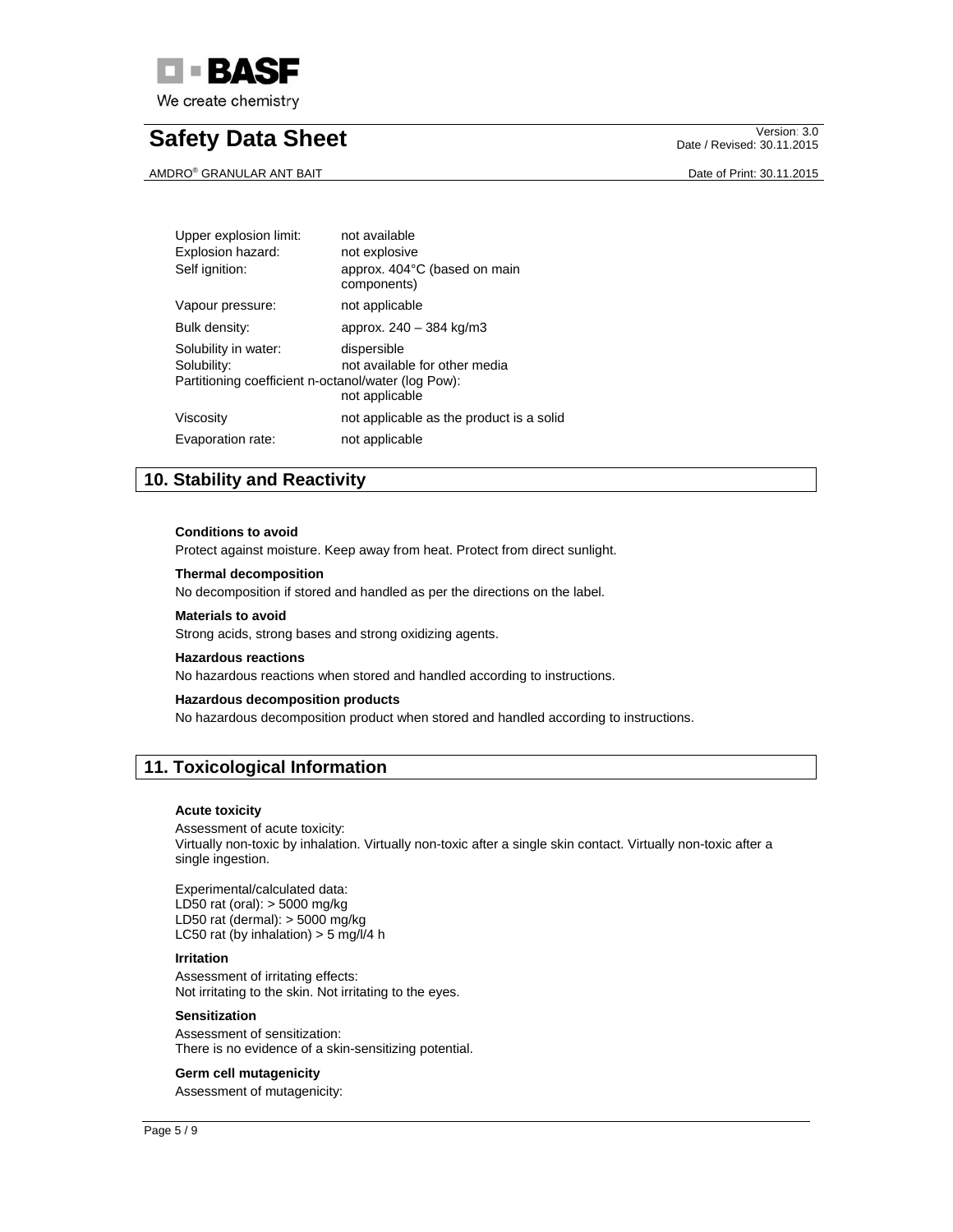

AMDRO® GRANULAR ANT BAIT **Date of Print: 30.11.2015** 

Date / Revised: 30.11.2015

Mutagenicity tests revealed no genotoxic potential. The product has not been tested. The statement has been derived from the properties of the individual components.

#### **Carcinogenicity**

Assessment of carcinogenicity

The results of various animal studies gave no indication of a carcinogenic effect. The product has not been tested. The statement has been derived from the properties of the individual components.

#### **Reproductive toxicity**

Assessment of reproduction toxicity:

The active ingredient in this product causes impairment in animal studies. The product has not been tested. The statement has been derived from the properties of the individual components.

#### **Developmental toxicity**

Assessment of teratogenicity:

Animal studies gave no indication of a developmental toxic effect at doses that were not toxic to the parental animals. The product has not been tested. The statement has been derived from the properties of the individual components.

#### **Repeated dose toxicity and Specific Target Organ Toxicity (repeated exposure)**

Assessment of repeated dose toxicity:

Repeated oral exposure to small quantities of the active may affect certain organs. The product has not been tested. The statement has been derived from the properties of the individual components.

#### **Other relevant toxicity information**

Misuse can be harmful to health. Avoid contact with the skin, eyes and clothing. Do not inhale dust.

## **12. Ecological Information**

#### **Ecotoxicity**

Assessment of aquatic toxicity:

Acutely toxic for aquatic organisms. May cause long-term adverse effects in the aquatic environment. The product has not been tested. The statement has been derived from the properties of the individual components.

Information on Hydramethylnon:

Toxicity to fish: LC50 (96 h): 0.09 mg/l, Ictalurus punctatus

Toxicity to aquatic invertebrates: EC50 (96 h): 0.0544 mg/l, Americamysis bahia No Observed Effect Concentration (NOEC): > 0.000088 mg/l/21 d, Daphnia magna

Toxicity to aquatic plants: EC50 (72 h): 0.01112 mg/l, Pseudokirchneriella subcapitata

#### **Mobility**

Assessment transport between environmental compartments: Following exposure to soil, adsorption to solid soil particles is probable, therefore contamination of the groundwater is not expected. The product has not been tested. The statement has been derived from the properties of the individual components.

#### **Persistence and degradability**

Assessment biodegradation and elimination (H2O): The product has not been tested.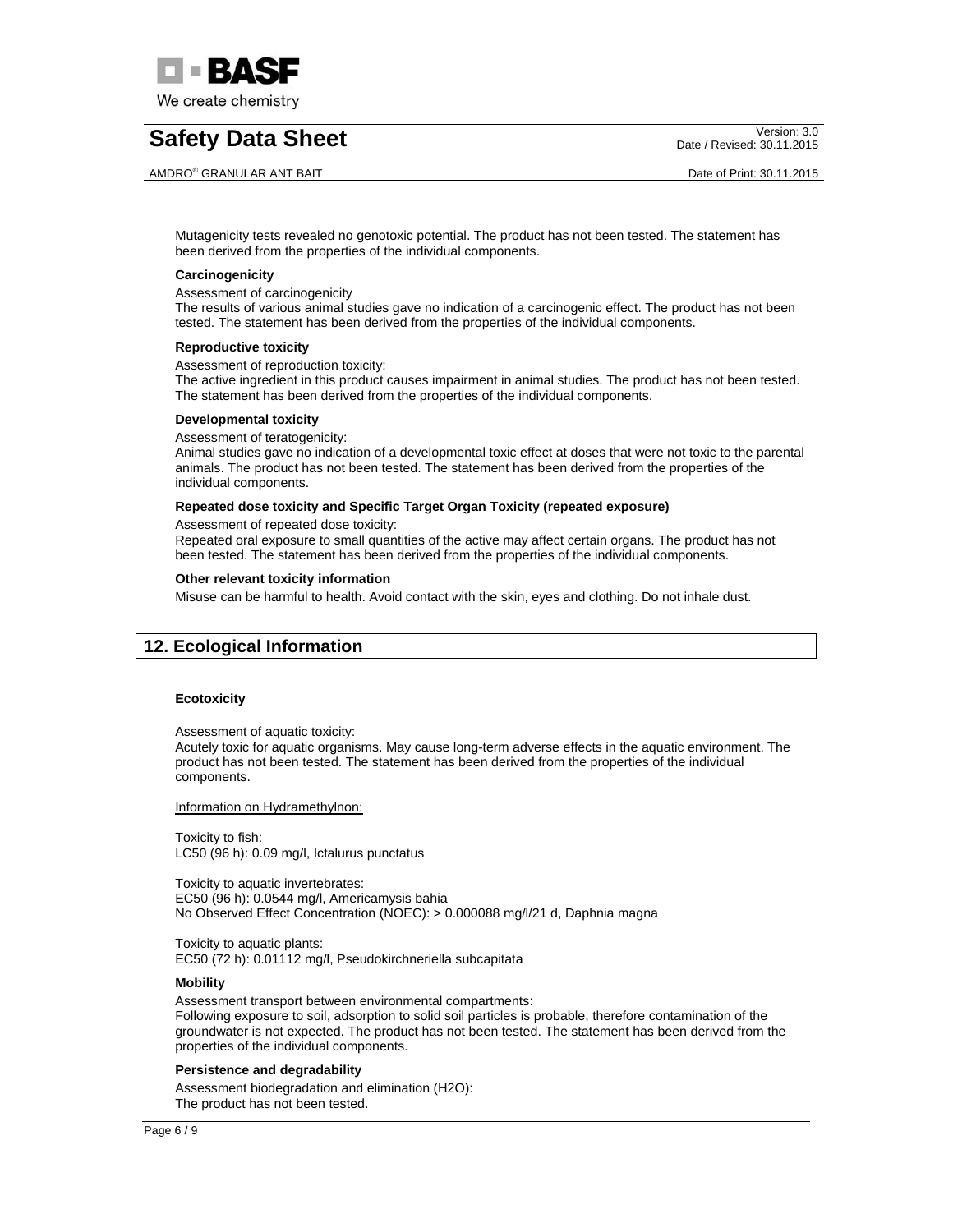

AMDRO® GRANULAR ANT BAIT **Date of Print: 30.11.2015** 

Date / Revised: 30.11.2015

### **Bioaccumulation potential**

Assessment biodegradation and elimination (H2O): Accumulation in organisms is not to be expected. The product has not been tested. The statement has been derived from the properties of the individual components.

Information on Hydramethylnon: Bioconcentration factor: 95, Gambusia affinis

## **Additional information**

Other ecotoxicological advice: Do not discharge product into the environment without control.

## **13. Disposal Considerations**

## **Waste disposal of substance**

Dispose of in accordance with relevant local, state or territory government regulations. Do not incinerate product. The product is highly toxic to fish and aquatic invertebrates. DO NOT apply directly to water. DO NOT contaminate ponds, waterways or drains with product or used containers.

## **Contaminated packaging**

Break, crush or puncture and deliver empty packaging to an approved waste management facility. If an approved waste management facility is not available, bury the empty packaging 500 mm below the surface in a disposal pit specifically marked and set up for this purpose clear of waterways, desirable vegetation and tree roots in compliance with relevant Local, State or Territory government regulations. DO NOT burn empty containers or product. The

## **14. Transport Information**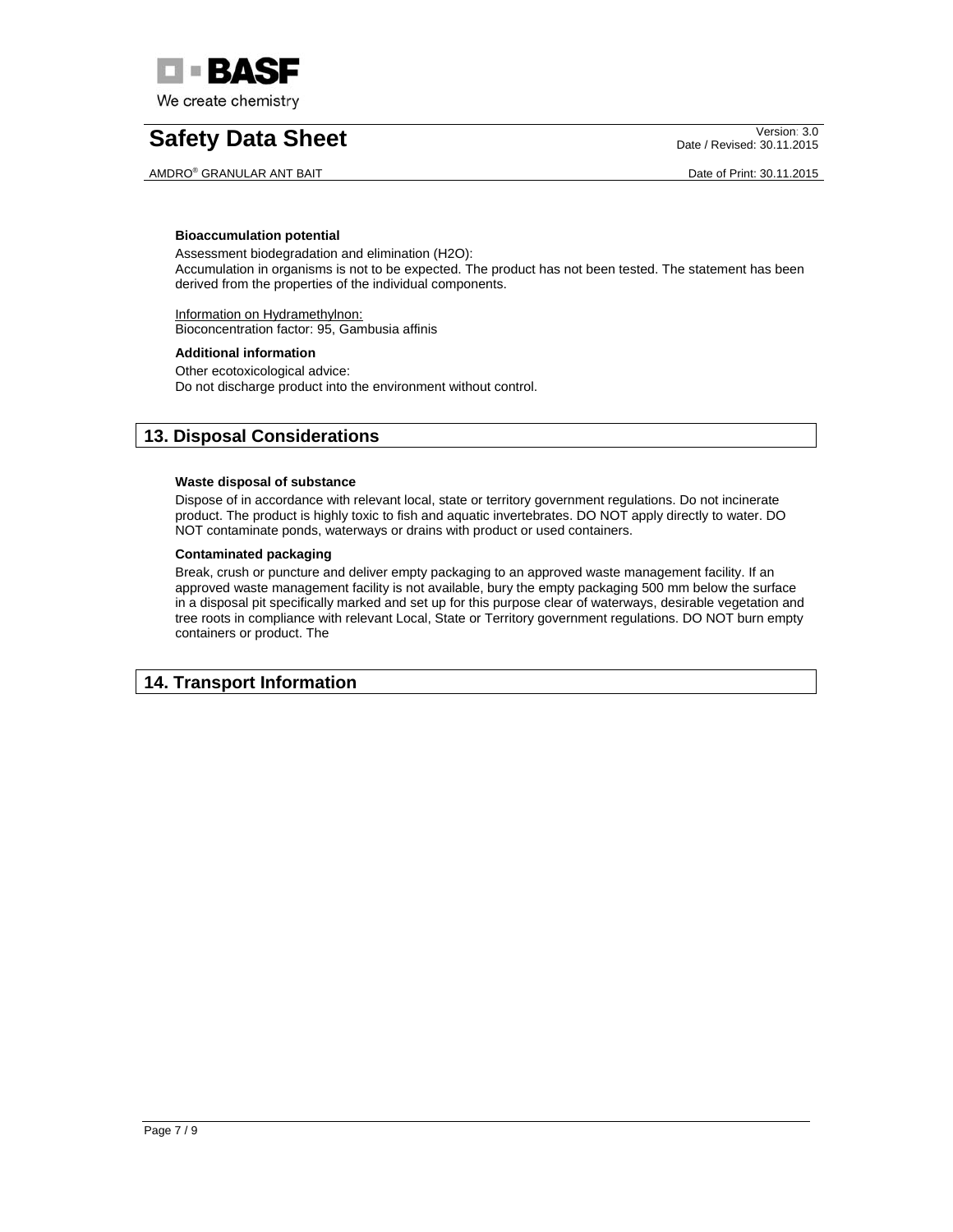

AMDRO® GRANULAR ANT BAIT DATE OF PRINT AND THE ORDER OF PRINT: 30.11.2015

Date / Revised: 30.11.2015

## **Domestic transport (ADG)**

| Hazard Class:   | 9                                                            |
|-----------------|--------------------------------------------------------------|
| ID Number:      | <b>UN 3077</b>                                               |
| Packing Group:  | Ш                                                            |
| Hazard Label:   | 9. EHSM                                                      |
| Proper Shipping | ENVIRONMENTALLY HAZARDOUS SUBSTANCE, SOLID, N.O.S. (contains |
| Name:           | HYDRAMETHYLNON)                                              |
| Hazchem Code:   | 27                                                           |

## **Sea transport (IMDG)**

| Hazard Class:     | 9                                                            |
|-------------------|--------------------------------------------------------------|
| ID Number:        | UN 3077                                                      |
| Packing Group:    | Ш                                                            |
| Hazard Label:     | 9. EHSM                                                      |
| Proper Shipping   | ENVIRONMENTALLY HAZARDOUS SUBSTANCE, SOLID, N.O.S. (contains |
| Name:             | HYDRAMETHYLNON)                                              |
| Marine Pollutant: | YFS                                                          |

## **Air transport (ICAO/IATA)**

| Hazard Class:            |                                                                                  |
|--------------------------|----------------------------------------------------------------------------------|
| ID Number:               | <b>UN 3077</b>                                                                   |
| Packing Group:           | Ш                                                                                |
| Hazard Label:            | 9. EHSM                                                                          |
| Proper Shipping<br>Name: | ENVIRONMENTALLY HAZARDOUS SUBSTANCE, SOLID, N.O.S. (contains)<br>HYDRAMETHYLNON) |
|                          |                                                                                  |

### **Further information**

Environmentally Hazardous Substances meeting the description of UN 3077 or UN 3082 are not subject to the Australian Dangerous Goods Code when transported by road or rail in packages not exceeding 500 kg (L) or IBCs.

# **15. Regulatory Information**

Standard for the Uniform Scheduling of Drugs and Poisons (SUSMP)

Poisons Schedule: Schedule 6

## **Registration status**

APVMA Approval Number 47194

# **16. Other Information**

Vertical lines in the left hand margin indicate an amendment from the previous version.